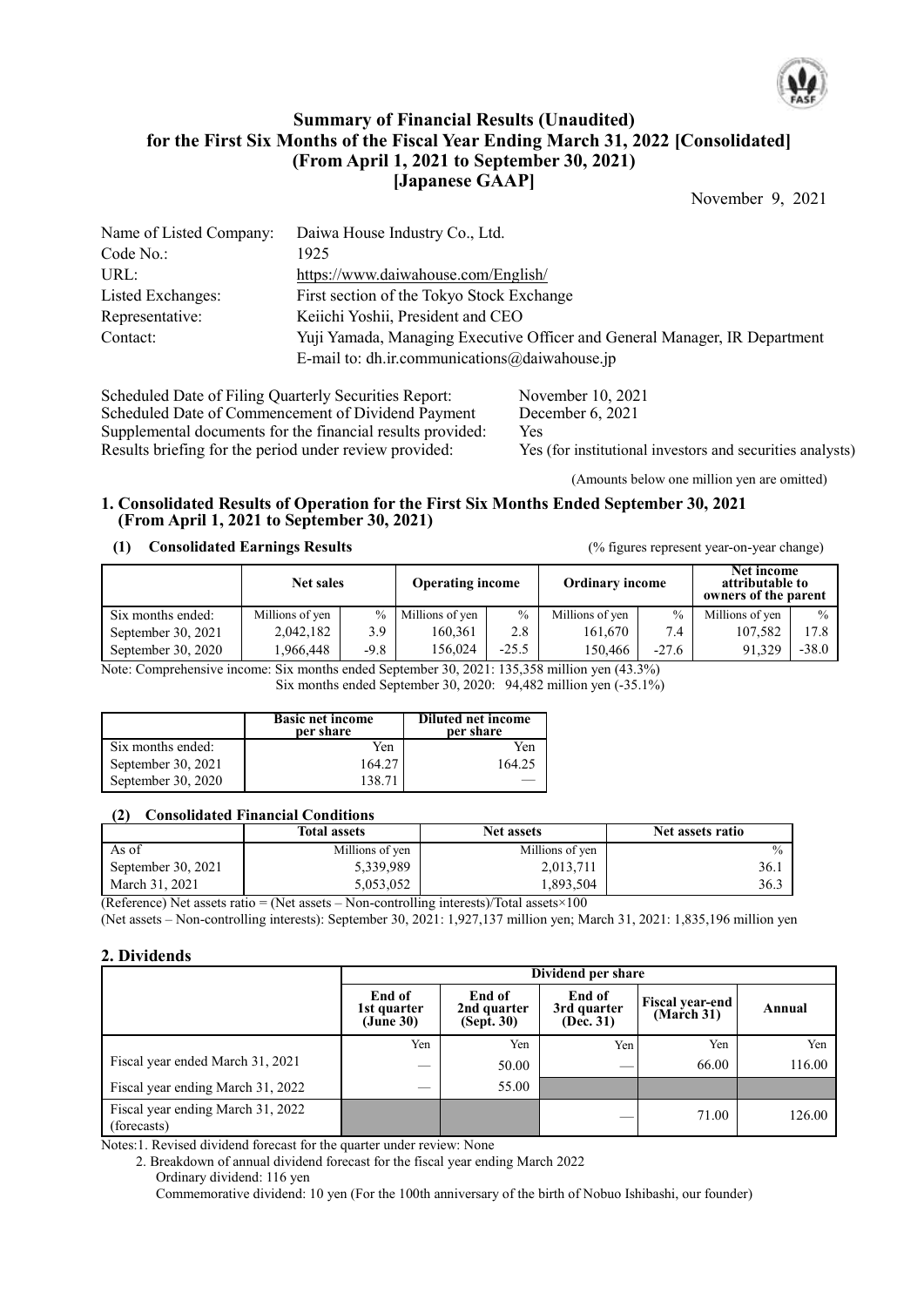### **3. Consolidated Earnings Forecasts for the Fiscal Year Ending March 31, 2022 (From April 1, 2021 to March 31, 2022)**

|                                      |                  |      |                         |         |                        |        | (% figures represent year-on-year change)             |               |                                         |
|--------------------------------------|------------------|------|-------------------------|---------|------------------------|--------|-------------------------------------------------------|---------------|-----------------------------------------|
|                                      | <b>Net sales</b> |      | <b>Operating income</b> |         | <b>Ordinary income</b> |        | Net income<br>attributable to owners<br>of the parent |               | <b>Basic net</b><br>income per<br>share |
|                                      | Millions of yen  | $\%$ | Millions of yen         |         | % Millions of yen      |        | % Millions of yen                                     | $\frac{0}{0}$ | Yen l                                   |
| Fiscal year ending<br>March 31, 2022 | 4,300,000        | 4.2  | 320,000                 | $-10.4$ | 316,000                | $-6.5$ | 215,000                                               | 10.2          | 328.16                                  |

(Note) Revised forecast for the quarter under review: None

### **Notes:**

**(1) Changes in Significant Subsidiaries for the Fiscal Year under Review (This refers to changes in specified subsidiaries associated with changes in the scope of consolidation): Yes**

Addition: 1 Company name: CastleRock Communities LLC

Exclusion:  $-$ 

- **(2) Application of Accounting Methods Unique to the Preparation of the Quarterly Consolidated Financial Statements: None**
- **(3) Changes in Accounting Policies Applied, Changes in Accounting Estimates and Retrospective Restatement**
	- 1) Changes in accounting policies applied due to amendment of accounting standards: Yes
	- 2) Changes in accounting policies due to reasons other than 1): None
	- 3) Changes in accounting estimates: None
	- 4) Retrospective restatement: None

Note: Please refer to the section of "2. Consolidated Financial Statements and Main Notes (3) Notes (Changes in Accounting Policies)" of "the Attached Material" on page 11 for the details.

### **(4) Number of Issued and Outstanding Shares (Common Stock)**

#### **1) Number of shares at the end of the period (including treasury stock)** As of September 30, 2021 666,238,205 shares As of March 31, 2021 666,238,205 shares

| 2) Number of treasury stock at the end of the period |                                          |                   |
|------------------------------------------------------|------------------------------------------|-------------------|
| As of September 30, 2021                             | 10,763,286 shares   As of March 31, 2021 | 12,000,589 shares |

#### **3) Average number of shares during the period**

| .                                                  |                           |                                                       |                       |
|----------------------------------------------------|---------------------------|-------------------------------------------------------|-----------------------|
| S <sub>1X</sub> months ended<br>September 30, 2021 | .787<br>654 Q11<br>shares | S <sub>1X</sub> months ended<br>September 30.<br>2020 | 658,421,197<br>shares |

### **\* This financial results report is not required to be audited by certified public accountants or audit corporations**

#### **\* Remarks on appropriate use of forecasted results of operation and other special matters**

### **(Notes regarding forward-looking statements)**

Consolidated earnings forecasts are based on assumptions in light of the information available as of the date of announcement of this material and the factors of uncertainty that may possibly impact the future results of operation. These statements do not mean that the Company pledges to realize such statements. Actual results may differ significantly from those presented herein as a consequence of numerous factors such as the financial market, economic conditions, competitor situations and fluctuations in land prices.

Please refer to the section of "1. Qualitative Information Regarding Consolidated Results for the Period under Review (3) Earnings Forecasts" of "the Attached Material" on page 6 for the suppositions that form the assumptions for earnings forecasts.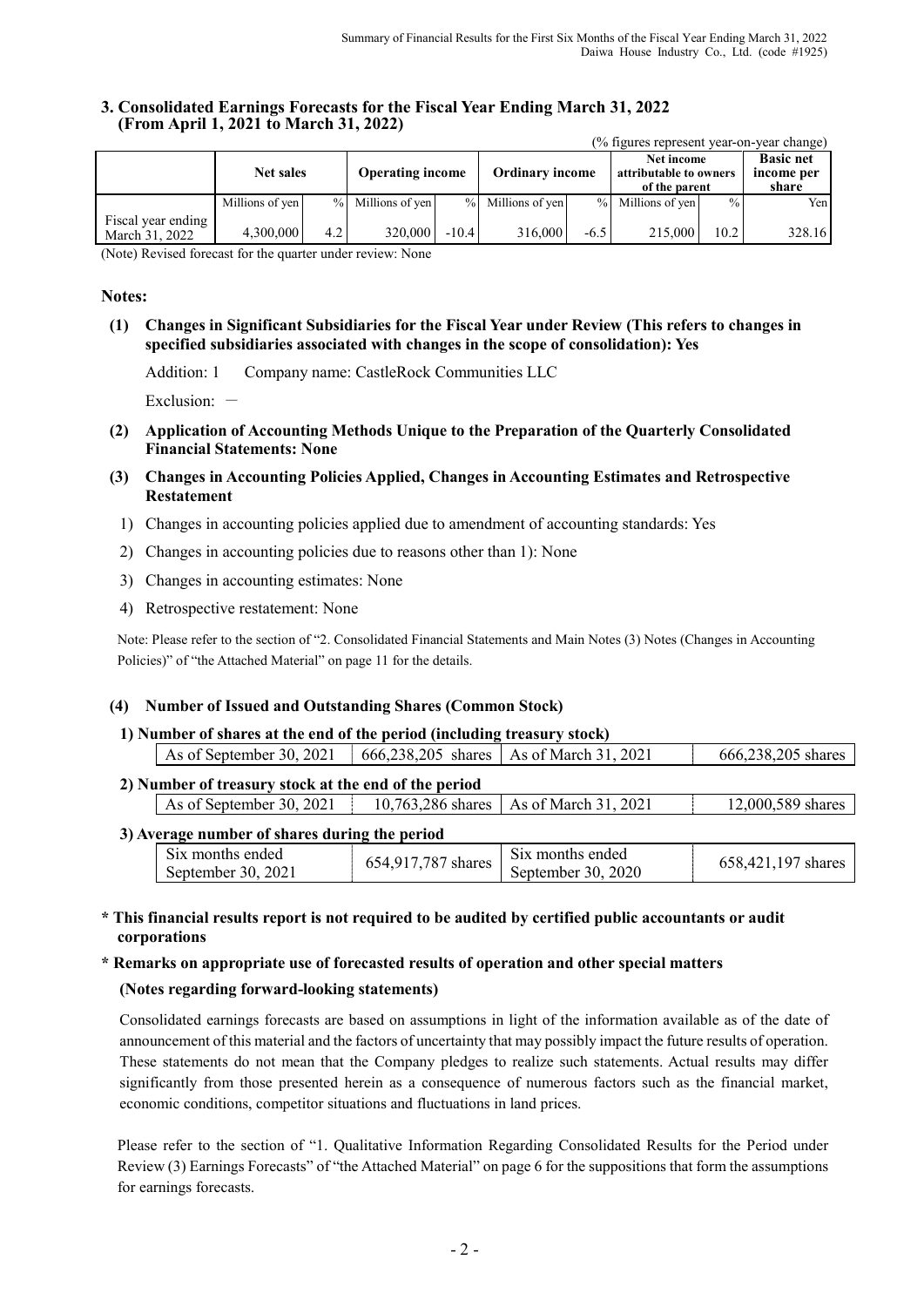## **(Obtaining supplementary explanatory materials)**

The Company plans to hold a briefing for institutional investors and securities analysts on November 9, 2021. Relevant financial statements to be handed out at the briefing will be posted on our official website at the same time.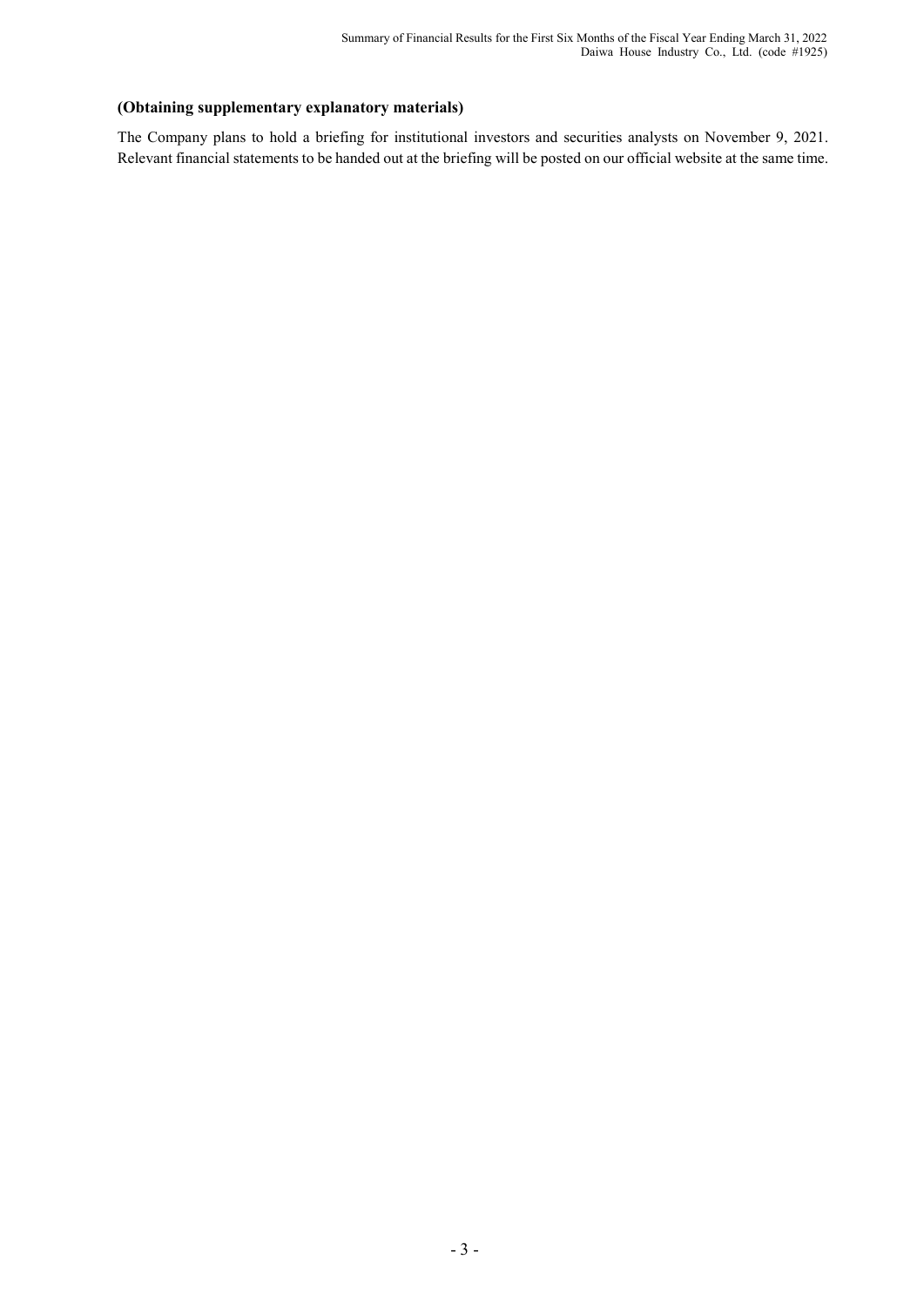# **Contents of the Attached Material**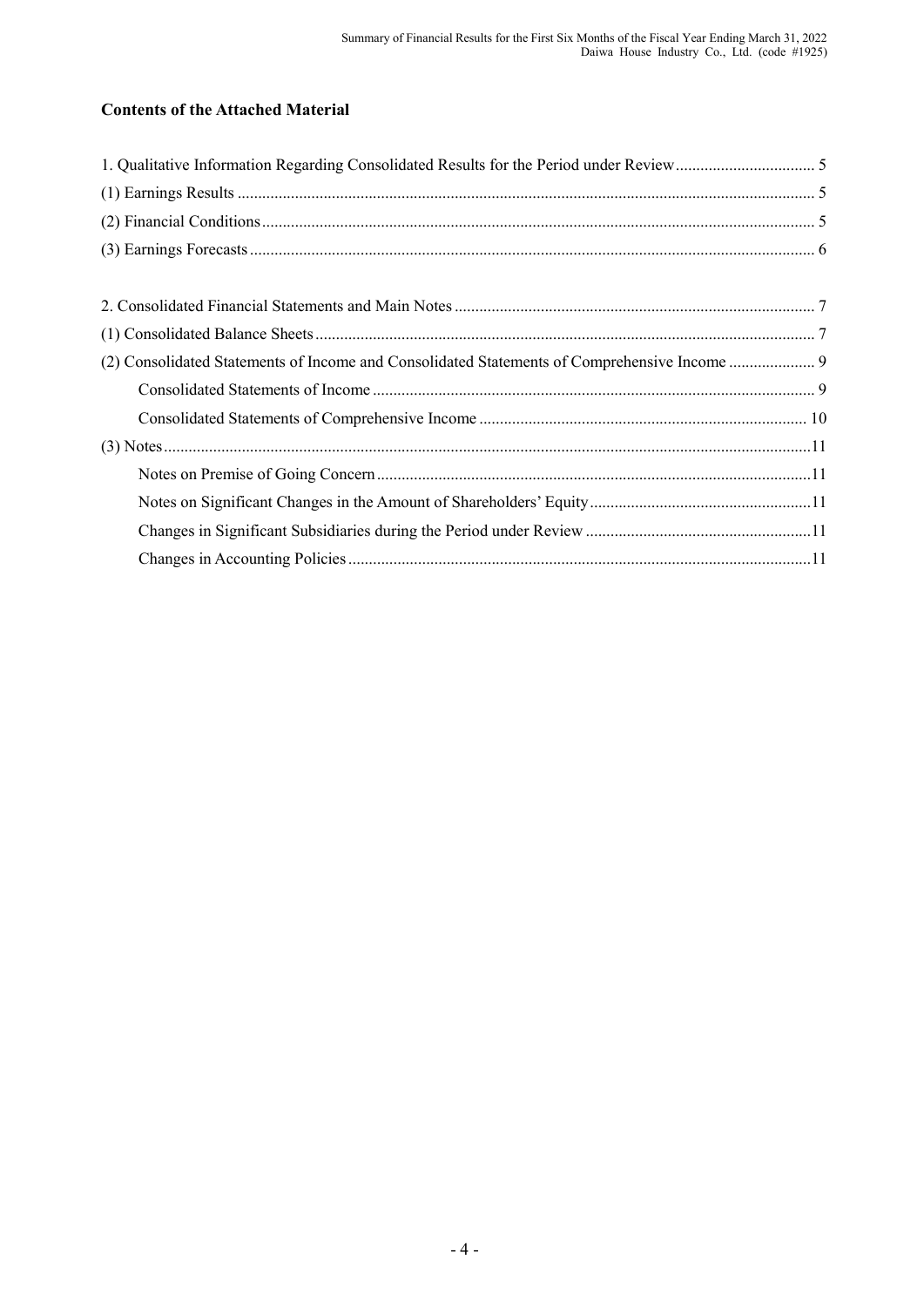## **1. Qualitative Information Regarding Consolidated Results for the Period under Review**

## **(1) Earnings Results**

During the first six-month period under review, the Japanese economy remained in a difficult business environment due to the global spread of COVID-19. Although the economy is on a gradual recovery trend due to various support measures by the government and administrative agencies and increase in vaccination rates, the full-fledged recovery process is expected to take time. In the global economy as well, there are wide variations in the recovery situations due to differences in the infection situation and economic measures among countries and regions, and the future remains uncertain due to the risk of continued suppression of economic activities due to the spread of more infectious variants of COVID-19.

On the other hand, in the domestic housing market, a year-on-year increase in new construction starts continued in the categories of both owner-occupied houses and rental houses. Along with this sign of pickup, interest in housing acquisition has increased and new needs have emerged against the backdrop of the implementation of housing acquisition support measures and changes in lifestyles. In the general construction market, although the total floor area of new construction starts decreased in the categories of warehouses and medical/nursing-care facilities, the figure increased year on year in the other categories.

Amid this operating environment, the Group entered the final year of the Group's Six Medium-Term Management Plan, a three-year plan launched in the fiscal year 2019. In order to strengthen our bases for a new stage of growth, we started full-scale operation of a business division-based system and implemented various measures to realize "maintaining a good balance between vigorous growth and stability".

As a result, the Daiwa House Group recorded consolidated net sales of 2,042,182 million yen (+3.9% year on year) for the first six-months of the fiscal year ending March 2022. Operating income came to 160,361 million yen (+2.8% year on year), ordinary income came to 161,670 million yen (+7.4% year on year), while net income attributable to owners of the parent amounted to 107,582 million yen (+17.8% year on year).

## **(2) Financial Conditions**

Total assets as of the end of the consolidated six-month reporting period amounted to 5,339,989 million yen, an increase of 286,936 million yen compared with 5,053,052 million yen in total assets at the end of the previous consolidated fiscal year. This was mainly due to an increase in inventory assets accompanying the acquisition of real estate for sale in Single-Family Houses Business and Condominiums Business.

Total liabilities as of the end of the consolidated six-month reporting period amounted to 3,326,277 million yen, an increase of 166,729 million yen compared with 3,159,548 million yen in total liabilities at the end of the previous consolidated fiscal year. The principal reason for this was the issuance of bank borrowings, as well as corporate bonds, to raise funds for the acquisition of inventory assets and other purposes.

Total net assets as of the end of the consolidated six-month reporting period amounted to 2,013,711 million yen, an increase of 120,207 million yen compared with 1,893,504 million yen in total net assets at the end of the previous consolidated fiscal year. This was mainly due to the recording of a net income attributable to owners of the parent in the amount of 107,582 million yen and the increase in foreign currency translation adjustment, despite the payment of dividends to shareholders for the previous fiscal year in the amount of 43,185 million yen. At the end of the term under review, these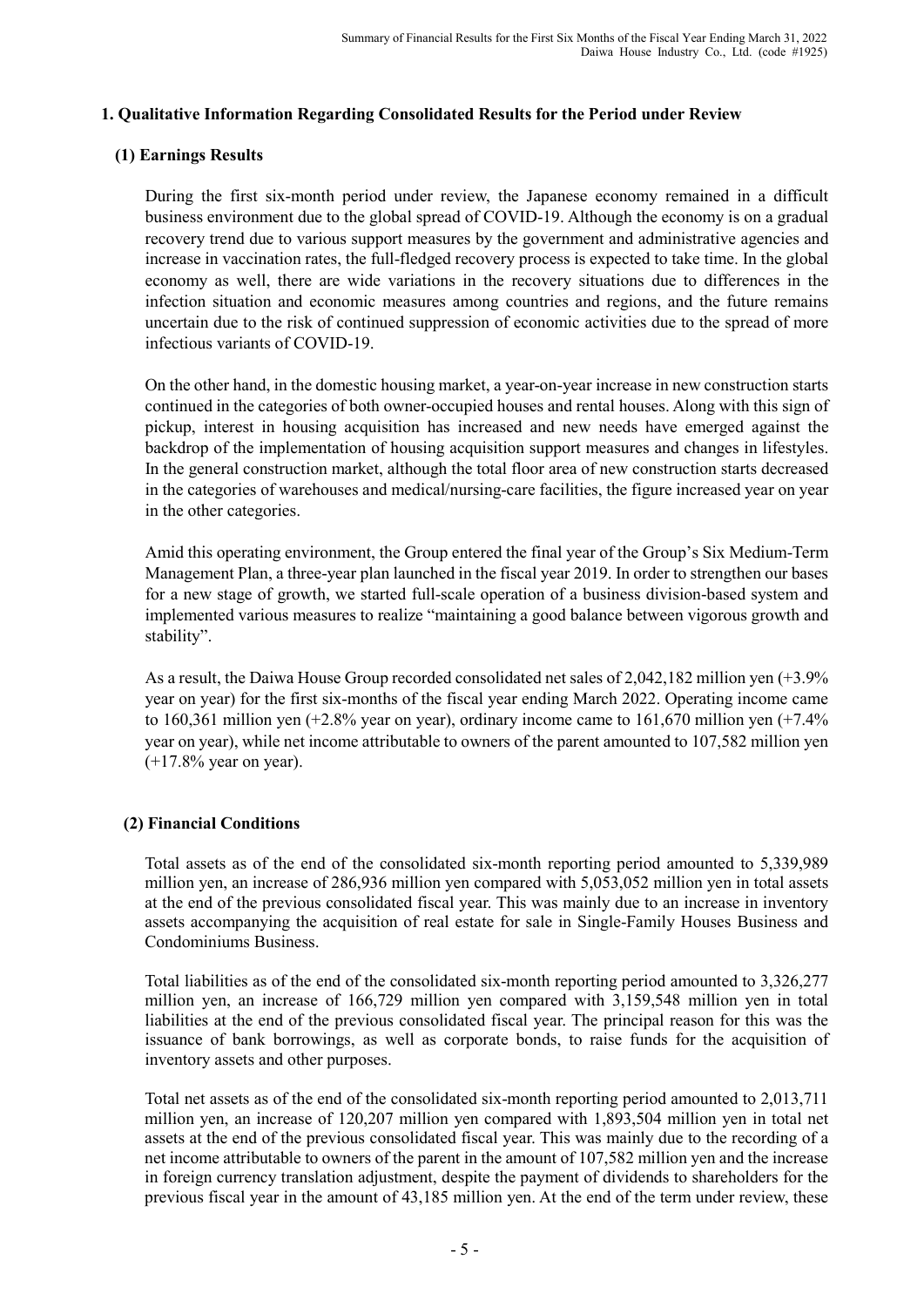results were 1,433,880 million yen in interest-bearing liabilities excluding lease obligations among others, and a debt-equity ratio of 0.74 times. After taking the hybrid financing into account, the debtequity ratio came to 0.64 times\*.

\* The debt-equity ratio was calculated by taking into account the equity credit of 50 percent employed in establishing the Company's credit rating for the 150 billion yen of publicly offered hybrid bonds (subordinated bonds) issued in September 2019 and 100 billion yen of hybrid loans (subordinated loans) procured in October 2020.

## **(3) Earnings Forecasts**

Regarding consolidated business performance forecasts for the term ending March 31, 2022, the forecasts issued on May 14, 2021 remain unchanged.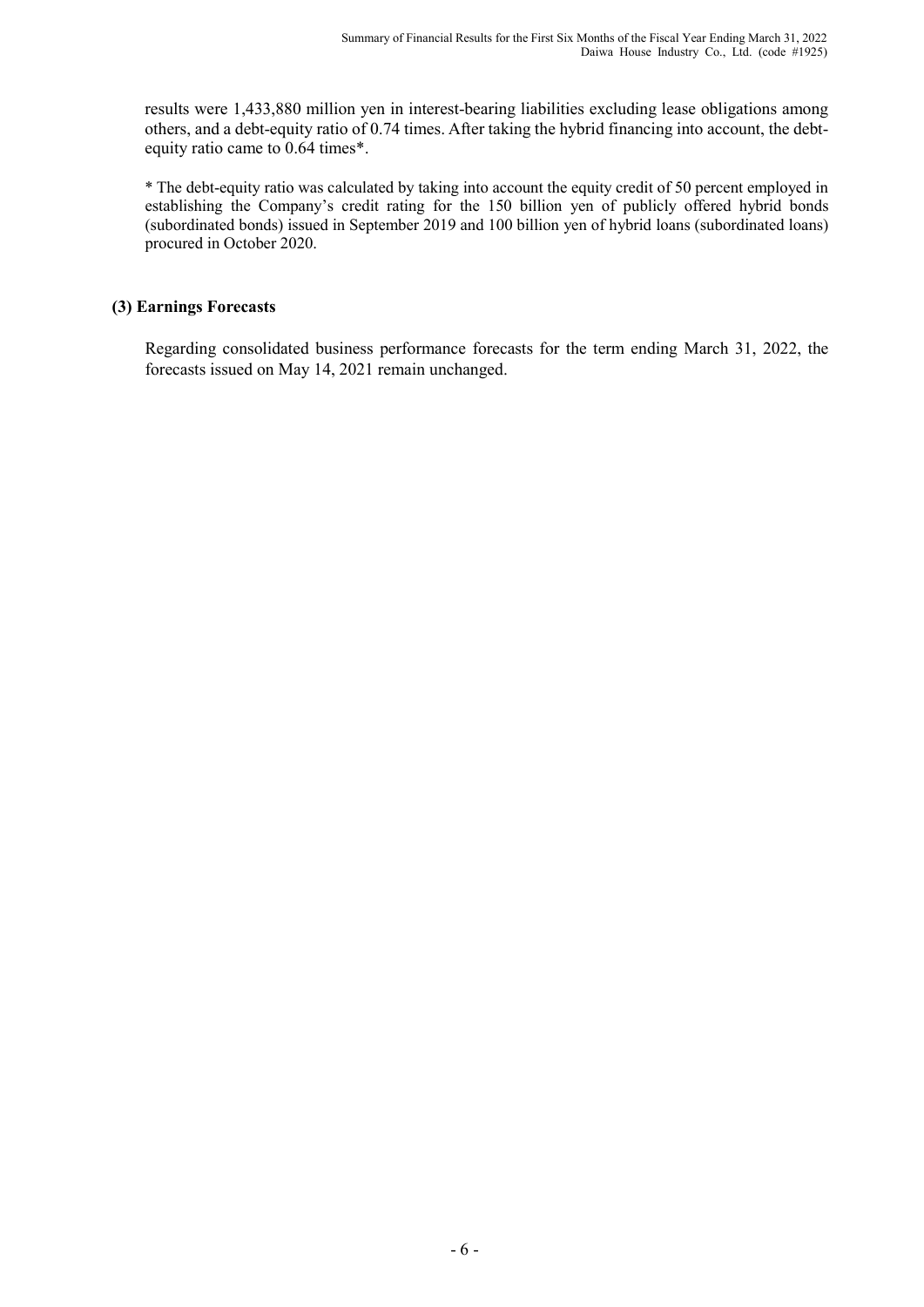## **2. Consolidated Financial Statements and Main Notes**

## **(1) Consolidated Balance Sheets**

|                                                                                  |                      | (Millions of yen)        |
|----------------------------------------------------------------------------------|----------------------|--------------------------|
|                                                                                  | As of March 31, 2021 | As of September 30, 2021 |
| Assets                                                                           |                      |                          |
| Current assets                                                                   |                      |                          |
| Cash and deposits                                                                | 425,980              | 377,252                  |
| Notes and accounts receivable from completed<br>construction contracts and other | 401,314              | 430,998                  |
| Mortgage notes receivable held for sale                                          | 29,088               | 28,589                   |
| Short-term investment securities                                                 | 550                  | 5,370                    |
| Costs on uncompleted construction contracts                                      | 46,866               | 54,353                   |
| Real estate for sale                                                             | 852,678              | 980,895                  |
| Real estate for sale in process                                                  | 237,659              | 369,176                  |
| Land for development                                                             | 3,421                | 2,206                    |
| Merchandise and finished goods                                                   | 17,356               | 17,934                   |
| Work in process                                                                  | 8,073                | 9,154                    |
| Raw materials and supplies                                                       | 7,557                | 8,174                    |
| Other                                                                            | 337,499              | 324,810                  |
| Allowance for doubtful accounts                                                  | $-13,682$            | $-14,681$                |
| Total current assets                                                             | 2,354,364            | 2,594,235                |
| Noncurrent assets                                                                |                      |                          |
| Property, plant and equipment                                                    |                      |                          |
| Buildings and structures                                                         | 1,164,230            | 1,216,788                |
| Accumulated depreciation                                                         | $-510,841$           | -539,966                 |
| Buildings and structures, net                                                    | 653,389              | 676,821                  |
| Land                                                                             | 870,822              | 858,199                  |
| Other                                                                            | 504,170              | 532,138                  |
| Accumulated depreciation                                                         | $-169,535$           | $-178,758$               |
| Other, net                                                                       | 334,635              | 353,380                  |
| Total property, plant and equipment                                              | 1,858,847            | 1,888,401                |
| Intangible assets                                                                |                      |                          |
| Goodwill                                                                         | 74,046               | 96,521                   |
| Other                                                                            | 61,578               | 66,877                   |
| Total intangible assets                                                          | 135,625              | 163,398                  |
| Investments and other assets                                                     |                      |                          |
| Investment securities                                                            | 231,490              | 231,401                  |
| Lease and guarantee deposits                                                     | 251,358              | 251,944                  |
| Other                                                                            | 223,191              | 212,415                  |
| Allowance for doubtful accounts                                                  | $-1,825$             | $-1,807$                 |
| Total investments and other assets                                               | 704,214              | 693,952                  |
| Total noncurrent assets                                                          | 2,698,687            | 2,745,753                |
| Total assets                                                                     | 5,053,052            | 5,339,989                |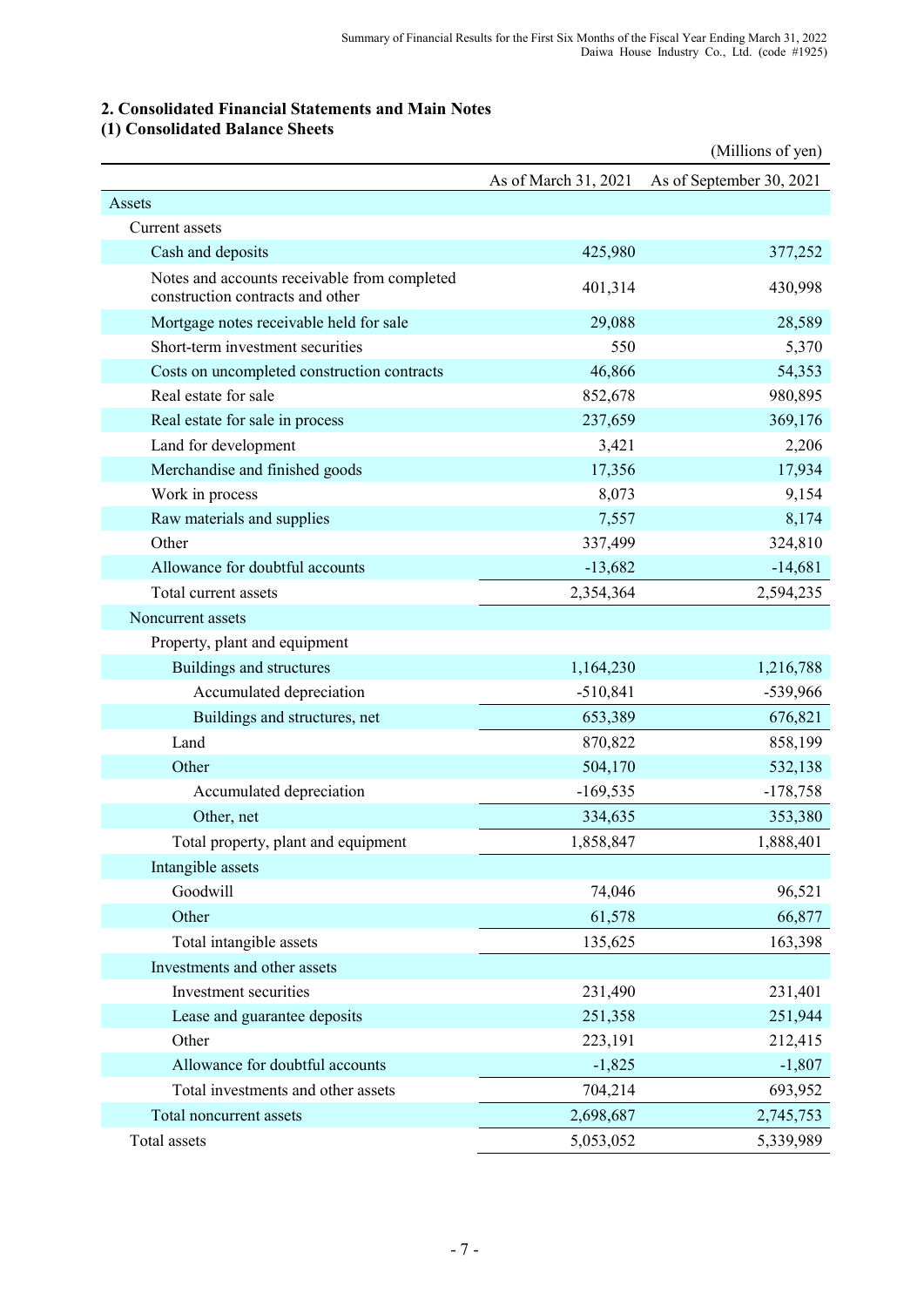|                                                                    |                      | (Millions of yen)        |
|--------------------------------------------------------------------|----------------------|--------------------------|
|                                                                    | As of March 31, 2021 | As of September 30, 2021 |
| Liabilities                                                        |                      |                          |
| <b>Current liabilities</b>                                         |                      |                          |
| Notes and accounts payable for construction<br>contracts and other | 296,165              | 285,719                  |
| Short-term loans payable                                           | 124,584              | 186,595                  |
| Current portion of bonds payable                                   | 40,000               | 15,000                   |
| Current portion of long-term loans payable                         | 46,700               | 94,970                   |
| Income taxes payable                                               | 57,093               | 48,132                   |
| Advances received                                                  | 175,978              | 214,499                  |
| Advances received on uncompleted construction<br>contracts         | 113,186              | 154,785                  |
| Provision for bonuses                                              | 53,276               | 52,152                   |
| Provision for warranties for completed<br>construction             | 7,230                | 7,047                    |
| Asset retirement obligations                                       | 2,568                | 2,092                    |
| Other                                                              | 362,074              | 297,194                  |
| Total current liabilities                                          | 1,278,858            | 1,358,190                |
| Noncurrent liabilities                                             |                      |                          |
| Bonds payable                                                      | 383,000              | 418,000                  |
| Long-term loans payable                                            | 677,700              | 716,415                  |
| Long-term lease and guarantee deposited                            | 284,946              | 289,005                  |
| Net defined benefit liability                                      | 246,059              | 242,731                  |
| Asset retirement obligations                                       | 53,784               | 55,429                   |
| Other                                                              | 235,197              | 246,506                  |
| Total noncurrent liabilities                                       | 1,880,689            | 1,968,087                |
| <b>Total liabilities</b>                                           | 3,159,548            | 3,326,277                |
| Net assets                                                         |                      |                          |
| Shareholders' equity                                               |                      |                          |
| Capital stock                                                      | 161,699              | 161,699                  |
| Capital surplus                                                    | 304,595              | 302,636                  |
| Retained earnings                                                  | 1,339,558            | 1,405,881                |
| Treasury stock                                                     | $-33,019$            | $-29,610$                |
| Total shareholders' equity                                         | 1,772,834            | 1,840,605                |
| Accumulated other comprehensive income                             |                      |                          |
| Valuation difference on available-for-sale<br>securities           | 59,404               | 65,644                   |
| Deferred gains or losses on hedges                                 | 10                   | $\overline{2}$           |
| Revaluation reserve for land                                       | 10,624               | 10,517                   |
| Foreign currency translation adjustment                            | $-7,677$             | 10,366                   |
| Total accumulated other comprehensive income                       | 62,361               | 86,532                   |
| Subscription rights to shares                                      | 91                   | 21                       |
| Non-controlling interests                                          | 58,216               | 86,552                   |
| Total net assets                                                   | 1,893,504            | 2,013,711                |
| Total liabilities and net assets                                   | 5,053,052            | 5,339,989                |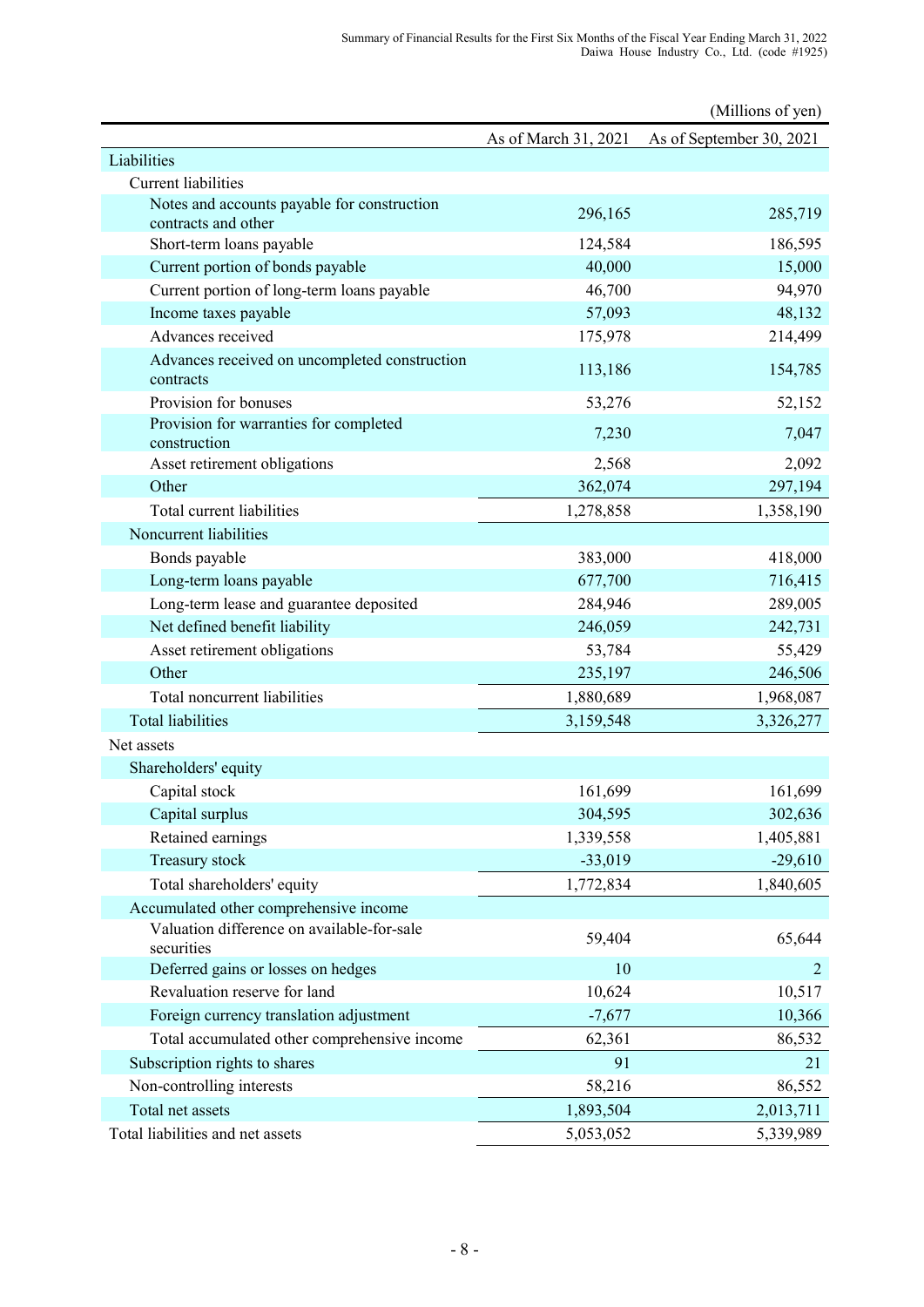|                                                      |                        | (Millions of yen)      |
|------------------------------------------------------|------------------------|------------------------|
|                                                      | Six months ended       | Six months ended       |
|                                                      | September 30, 2020     | September 30, 2021     |
|                                                      | (From April 1, 2020    | (From April 1, 2021    |
|                                                      | to September 30, 2020) | to September 30, 2021) |
| Net sales                                            | 1,966,448              | 2,042,182              |
| Cost of sales                                        | 1,577,943              | 1,637,489              |
| Gross profit                                         | 388,504                | 404,692                |
| Selling, general and administrative expenses         | 232,480                | 244,331                |
| Operating income                                     | 156,024                | 160,361                |
| Non-operating income                                 |                        |                        |
| Interest income                                      | 1,154                  | 1,489                  |
| Dividends income                                     | 2,350                  | 2,300                  |
| Equity in earnings of affiliates                     |                        | 2,249                  |
| Miscellaneous income                                 | 4,954                  | 7,286                  |
| Total non-operating income                           | 8,459                  | 13,326                 |
| Non-operating expenses                               |                        |                        |
| Interest expenses                                    | 4,875                  | 6,027                  |
| Taxes and dues                                       | 850                    | 416                    |
| Equity in losses of affiliates                       | 228                    |                        |
| Provision of allowance for doubtful accounts         | 3,465                  | 433                    |
| Miscellaneous expenses                               | 4,598                  | 5,140                  |
| Total non-operating expenses                         | 14,017                 | 12,017                 |
| Ordinary income                                      | 150,466                | 161,670                |
| Extraordinary income                                 |                        |                        |
| Gain on sales of noncurrent assets                   | 260                    | 1,884                  |
| Gain on sales of investment securities               | 90                     | 1,087                  |
| Gain on step acquisitions                            |                        | 3,907                  |
| Subsidy income related to COVID-19                   | 1,869                  | 262                    |
| Total extraordinary income                           | 2,221                  | 7,142                  |
| <b>Extraordinary losses</b>                          |                        |                        |
| Loss on sales of noncurrent assets                   | 40                     | 111                    |
| Loss on retirement of noncurrent assets              | 493                    | 395                    |
| Impairment loss                                      | 357                    | 858                    |
| Loss on sales of investment securities               | $\boldsymbol{0}$       |                        |
| Loss on valuation of investment securities           | 262                    | $\overline{2}$         |
| Loss on sales of investments in capital of           |                        |                        |
| subsidiaries and affiliates                          |                        | 593                    |
| Loss on COVID-19                                     | 7,561                  | 1,150                  |
| Special retirement benefit expenses                  |                        | 2,160                  |
| Other                                                |                        | $\theta$               |
| Total extraordinary losses                           | 8,716                  | 5,273                  |
| Income before income taxes                           | 143,971                | 163,539                |
| Income taxes-current                                 | 50,003                 | 55,274                 |
| Income taxes-deferred                                | 1,413                  | $-610$                 |
| Total income taxes                                   | 51,417                 | 54,664                 |
| Net income                                           | 92,554                 | 108,875                |
| Net income attributable to non-controlling interests | 1,224                  | 1,292                  |
| Net income attributable to owners of the parent      | 91,329                 | 107,582                |
|                                                      |                        |                        |

## **(2) Consolidated Statements of Income and Consolidated Statements of Comprehensive Income (Consolidated Statements of Income)**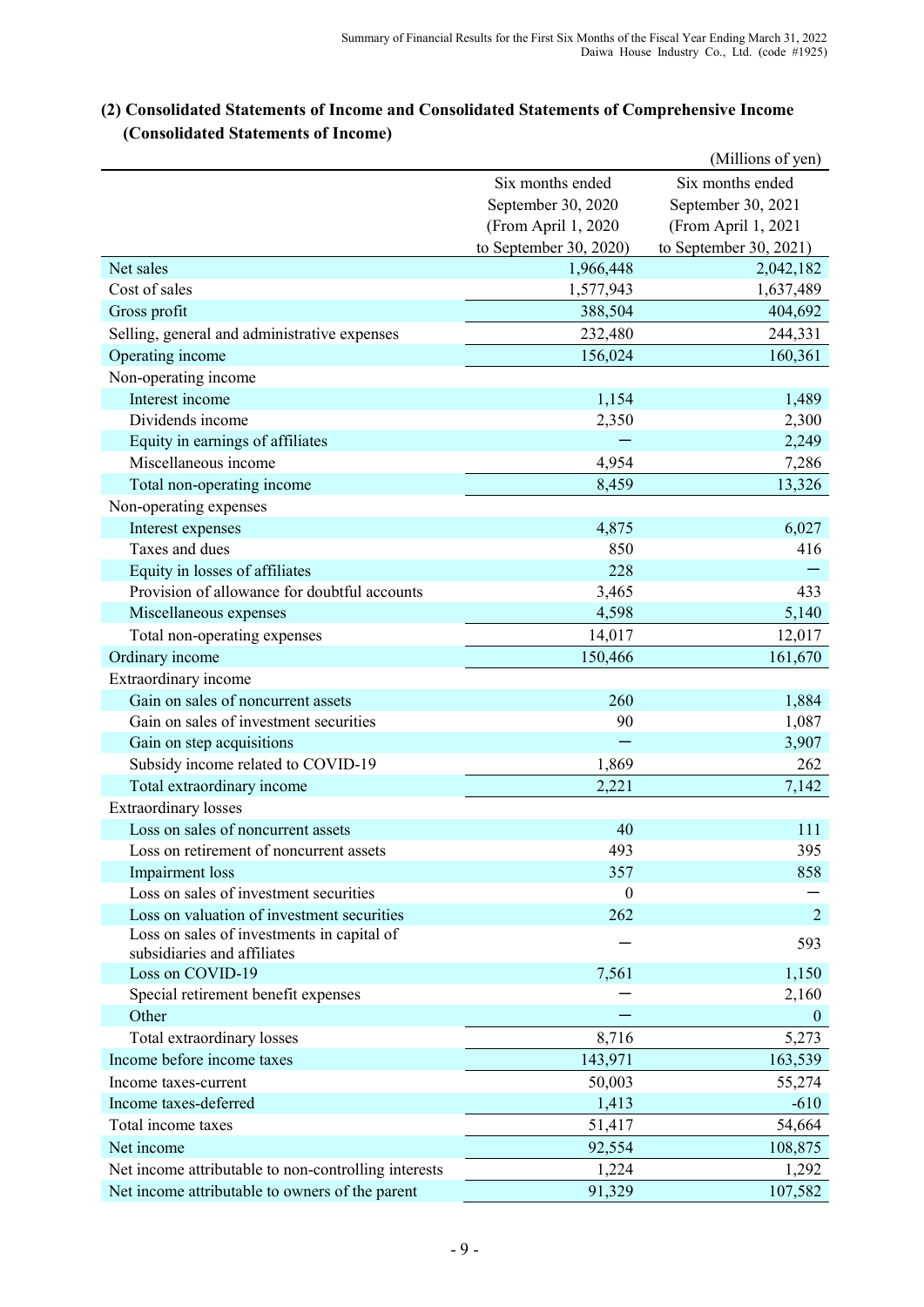## **(Consolidated Statements of Comprehensive Income)**

|                                                                                        |                        | (Millions of yen)      |
|----------------------------------------------------------------------------------------|------------------------|------------------------|
|                                                                                        | Six months ended       | Six months ended       |
|                                                                                        | September 30, 2020     | September 30, 2021     |
|                                                                                        | (From April 1, 2020)   | (From April 1, 2021)   |
|                                                                                        | to September 30, 2020) | to September 30, 2021) |
| Net income                                                                             | 92,554                 | 108,875                |
| Other comprehensive income                                                             |                        |                        |
| Valuation difference on available-for-sale<br>securities                               | 9,683                  | 6,246                  |
| Deferred gains or losses on hedges                                                     | $-49$                  | $-7$                   |
| Revaluation reserve for land                                                           |                        | 15                     |
| Foreign currency translation adjustment                                                | $-6,645$               | 19,244                 |
| Share of other comprehensive income of<br>associates accounted for using equity method | $-1,059$               | 984                    |
| Total other comprehensive income                                                       | 1,928                  | 26,483                 |
| Comprehensive income                                                                   | 94,482                 | 135,358                |
| (Comprehensive income attributable to)                                                 |                        |                        |
| Comprehensive income attributable to owners of<br>the parent                           | 93,999                 | 131,875                |
| Comprehensive income attributable to non-<br>controlling interests                     | 483                    | 3,483                  |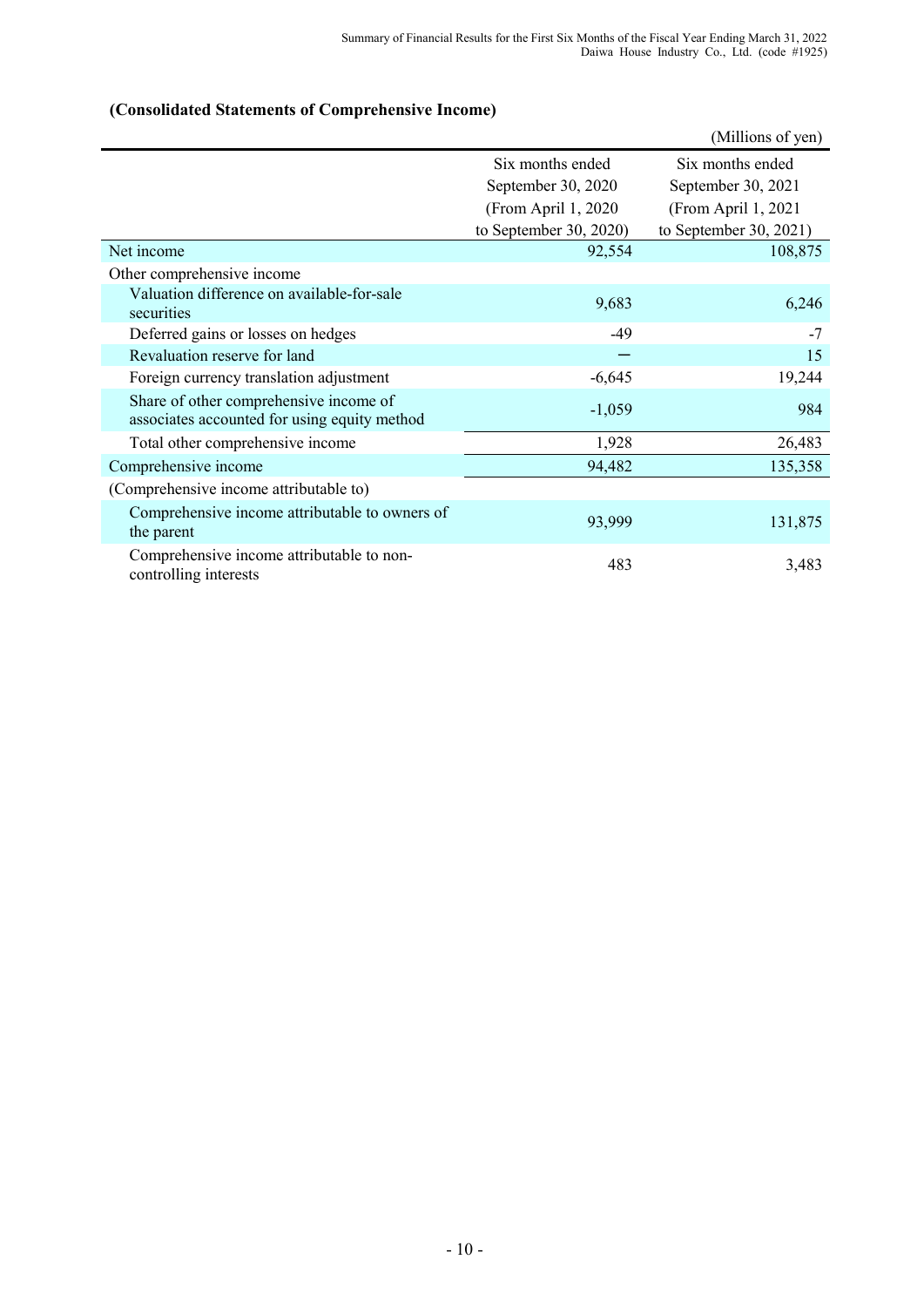### **(3) Notes**

### **Notes on Premise of Going Concern**

No items to report.

## **Notes on Significant Changes in the Amount of Shareholders' Equity**

No items to report.

### **Changes in Significant Subsidiaries during the Period under Review**

CastleRock Communities LLC, in which we newly acquired an equity interest, has been included in the scope of consolidation with effect from the current second-quarter period.

## **Changes in Accounting Policies**

The adoption of the Accounting Standard for Revenue Recognition

The Accounting Standard for Revenue Recognition (ASBJ Statement No.29, March 31, 2020) and other standards have been applied from the beginning of the current first quarter. As a result, revenue is recognized at an amount that we expect to receive in exchange for promised goods or services to a customer when control of the goods or services transfers to the customer.

In the application of the Accounting Standard for Revenue Recognition and other standards, we elected to apply the transitional measures set forth in the proviso of Paragraph 84 of the Accounting Standard for Revenue Recognition, thereby the cumulative effect of retrospectively applying the new accounting standard for the periods prior to the beginning of the current first quarter is added to or subtracted from retained earnings at the beginning of the current first quarter, and the new accounting standard is applied from the beginning balance of the period. However, in accordance with the methods stipulated in Paragraph 86 of the Accounting Standard for Revenue Recognition, the new accounting standard is not retrospectively applied to the contracts if almost all revenue arising from them was recognized prior to the beginning of the current first quarter under the previous accounting methods. In addition, we elected to apply a method stipulated as the alternate (1) in Paragraph 86 of the Accounting Standard for Revenue Recognition, thereby modifications to the contracts that had been made prior to the beginning of the current first quarter were accounted for based on terms and conditions that reflect all the modifications, and the resulting cumulative effect is added to or subtracted from retained earnings at the beginning of the current first quarter.

This change will have a minimal effect on the consolidated financial statement for the current second quarter period in question.

The adoption of the Accounting Standard for Fair Value Measurement

The Accounting Standard for Fair Value Measurement (ASBJ Statement No.30, July 4, 2019) and other standards have been applied from the beginning of the current first quarter. As a result, pursuant to transitional measures set forth in Paragraph 19 of the Accounting Standard for Fair Value Measurement and in Paragraph 44-2 of the Accounting Standard for Financial Instruments (ASBJ Statement No.10, July 4, 2019), new accounting policies stipulated by the Accounting Standard for Fair Value Measurement and other standards are applied prospectively. Due to the application, fair values of available-for-sale securities with market prices at the end of the reporting period are presented in the amounts calculated based on the market prices as of the same date, which were previously calculated based on the average of the market prices for the month before the end of the period.